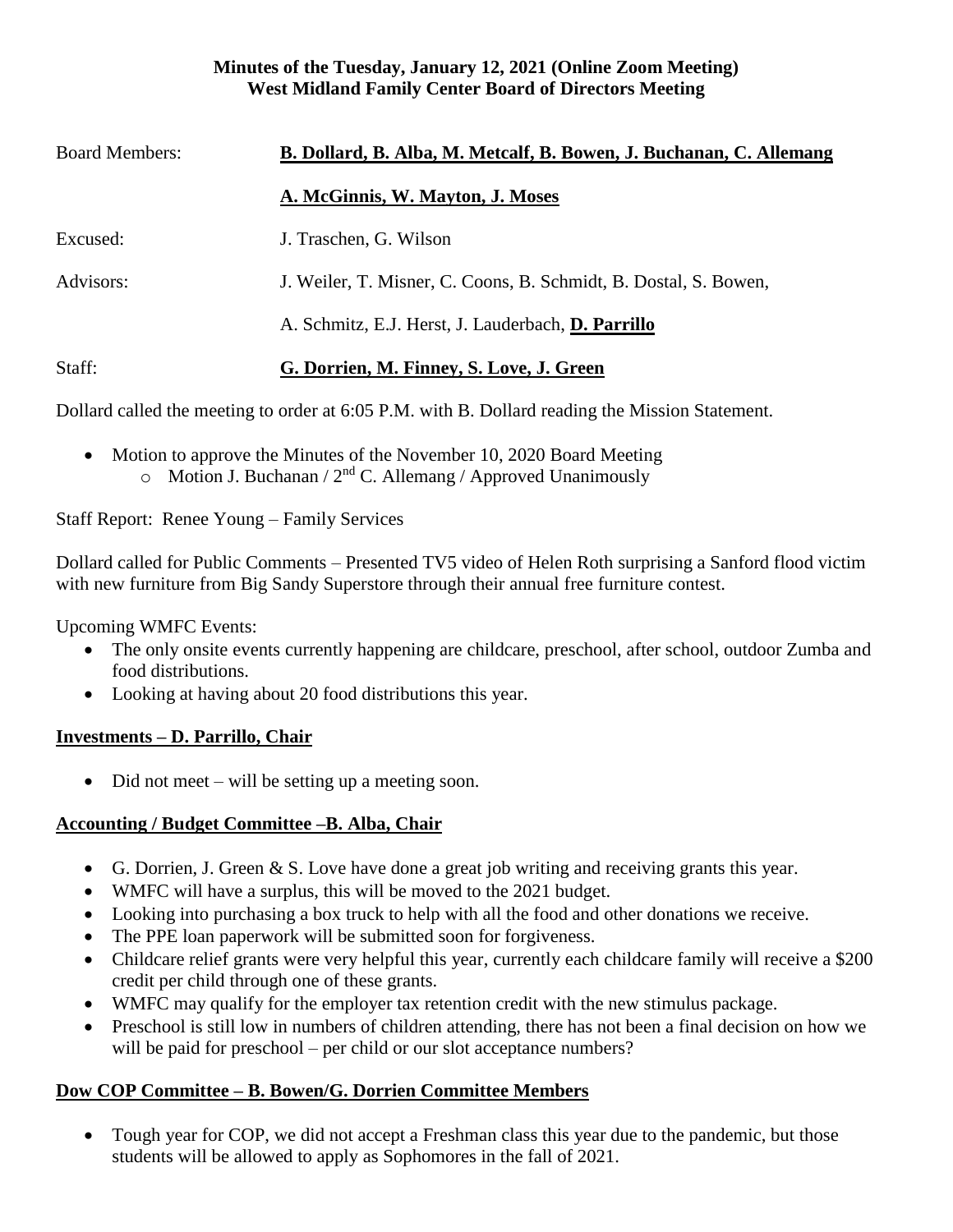• High school students have ZOOM overload and choose to not attend even mandatory meetings, so Mike has switched to individual meetings with each student.

### **Facilities Committee – B. Bowen, G. Dorrien Committee Members**

- The company is finishing up the solar project they are in the final stages and we will be able to hook up to the free power soon.
- The maintenance staff has changed all the water fountains to the water bottle design so staff and patrons can refill water bottles instead of using the spicket.
- The United Way donated a commercial washer and dryer that has been hooked in the preschool wing of the building, this will help them with all the washing of items they need to do daily.

### **Human Resources Committee – A. McGinnis, Committee Member**

- Met via email to discuss the lump sum salary adjustments, that were approved to stay the same rate as last year. There were some additional COVID payments for a those who served through the pandemic.
- Part time staff did receive pay increases to help with staff retention, we need to be more comparable with the companies like Costco and Walmart and compete for entry level employees.
- In 2018 we did a salary review to make sure that full-time staff were receiving comparable with wages for their positions, this year A. McGinnis did a quick review to make sure those staff were still in the comparable wage category (which they were within a single digit percentage point). Those staff did not receive pay increase for this fiscal year.
- G. Dorrien thanked A. McGinnis for all the service she has given the Center and the Executive Director.

### **Communications Committee – G. Dorrien reporting for J. Traschen, Chair**

- Family Focus went out in mid-October.
- The end of year request letter went out in November.
- Thank you to Jesse for all he does for us on a moment's notice.

### **Auxiliary Committee – G. Dorrien, Ex. Director**

• Bingo has not been in session since March.

# **Executive Committee – B. Dollard, Chair**

• Did not need to meet

### **Fundraising Sub-Committee – J. Buchanan, Chair**

- This year we had an increase in donors and this has been our best year in giving. Very surprised by the amounts, with the pandemic and flood we thought we would have a decrease in giving.
- Since 2010 the average give is up by about \$20 per gift, and our gifts given through credit cards has increased.
- The Herbert H. and Grace A. Dow Foundation increase from the 1 to 1 match to the 3 to 1 match may have really increased the giving, when people know it is being matched they choose to give.
- Staff at WMFC have also increased their giving to WMFC.